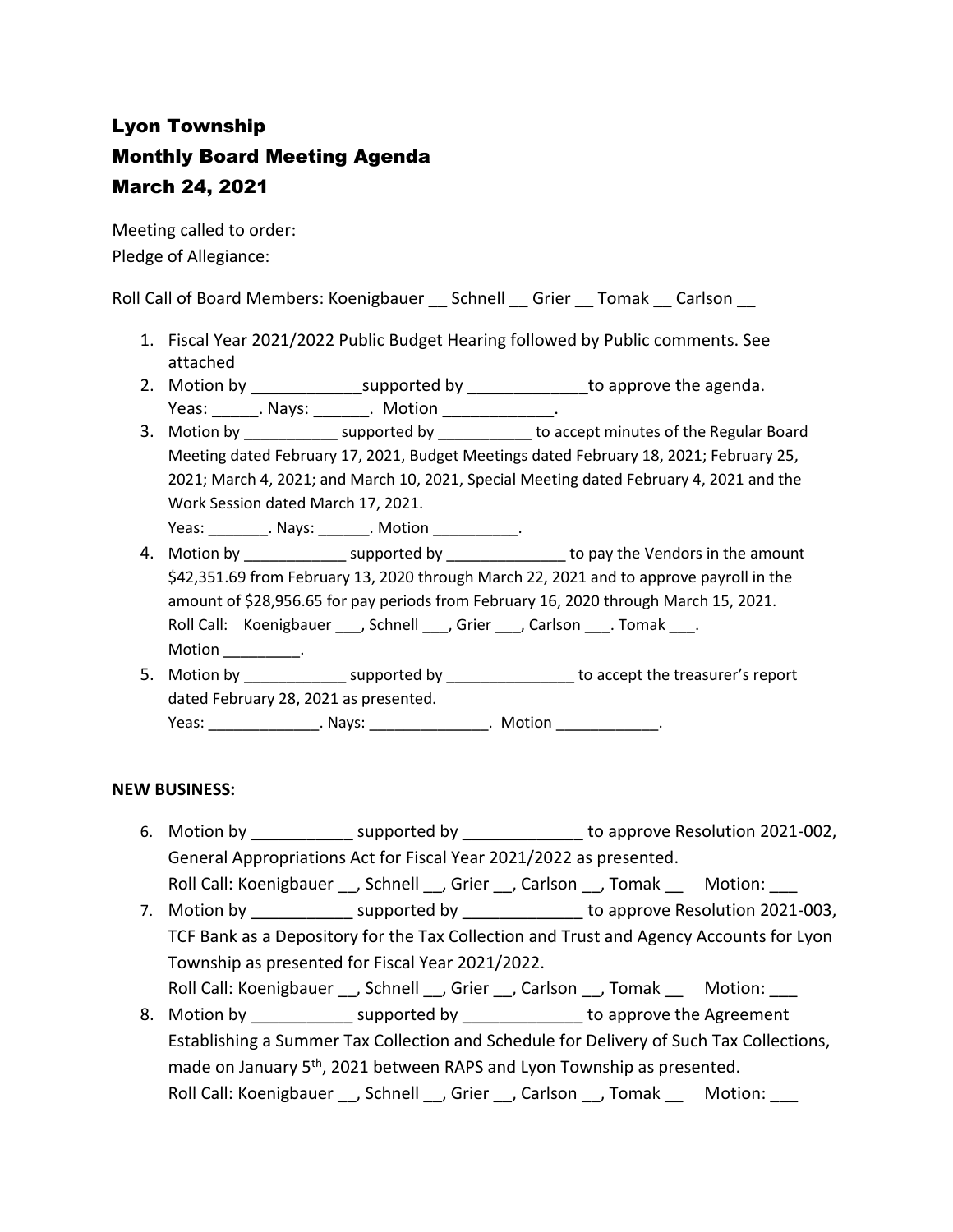- 9. Motion by **Example 2**, supported by **Example 2** to approve the meeting dates as presented for the FY 2021/2022 for Township Board meetings, Township Board Work Sessions, Board of Review meetings, Planning Commission meetings, Recreation Committee meetings, Budget Calendar meetings.
- Yeas: \_\_\_\_\_\_\_\_\_\_\_\_\_\_\_\_. Nays: \_\_\_\_\_\_\_\_\_\_\_\_\_\_\_\_. Motion \_\_\_\_\_\_\_\_\_\_\_\_\_. 10. Motion by \_\_\_\_\_\_\_\_\_\_\_, supported by \_\_\_\_\_\_\_\_\_ to approve as presented the Employee Pay Rates and Meeting Pay Rates for FY 2021/2022. Roll Call: Koenigbauer \_\_, Schnell \_\_, Grier \_\_, Carlson \_\_, Tomak \_\_\_ Motion: \_\_
- 11. Motion by https://wild.com/ending-to-approve as presented the Holiday Closure dates for Fiscal Year 2021/2022 Yeas: \_\_\_\_\_\_\_\_\_\_\_\_\_\_\_\_. Nays: \_\_\_\_\_\_\_\_\_\_\_\_\_\_\_\_\_. Motion \_\_\_\_\_\_\_\_\_\_\_\_\_\_\_.

12. Motion by \_\_\_\_\_\_\_\_\_\_, supported by \_\_\_\_\_\_\_\_ to request Roscommon County Road Commission to have a traffic study performed on W. Higgins Lake Dr.in the 45mph section in Lyon Township, in response to complaint by Roger Weiss to have it lowered to 35mph.

Yeas: \_\_\_\_\_\_\_\_\_\_\_\_\_\_\_\_\_. Nays: \_\_\_\_\_\_\_\_\_\_\_\_\_\_\_\_. Motion \_\_\_\_\_\_\_\_\_\_\_\_\_\_.

- 13. Motion by \_\_\_\_\_\_\_\_\_\_\_\_, supported by \_\_\_\_\_\_\_\_\_ to approve the Agreement for Local Road Improvement for Lyon township with Roscommon County Road Commission as presented, in the amount of \$77,899 road millage and \$47,935 allocation. Roll Call: Koenigbauer , Schnell , Grier , Carlson , Tomak Motion:
- 14. Motion by the supported by the approve the 2-year contract with Paul Kile, as presented, for the purpose of Mechanical Inspector for Lyon Township. Roll Call: Koenigbauer \_\_, Schnell \_\_, Grier \_\_, Carlson \_\_, Tomak \_\_ Motion: \_\_\_
- 15. Motion by \_\_\_\_\_\_\_\_\_\_\_, supported by \_\_\_\_\_\_\_\_\_ to approve the 2-year contract with Denny Kiroff, as presented, for the purpose of Electrical Inspector for Lyon Township. Roll Call: Koenigbauer \_\_, Schnell \_\_, Grier \_\_, Carlson \_\_, Tomak \_\_ Motion: \_\_\_
- 16. Motion by \_\_\_\_\_\_\_\_\_\_\_, supported by \_\_\_\_\_\_\_\_\_ to approve the 2-year contract with Joshua Stabinski, as presented, for the purpose of Building Inspector for Lyon Township. Roll Call: Koenigbauer \_\_, Schnell \_\_, Grier \_\_, Carlson \_\_, Tomak \_\_ Motion: \_\_\_
- 17. Motion by the supported by the approve the hiring of Joshua Stabinksi in the role of Zoning Administrator for Lyon Township, with a bi-monthly salary of \$160.01.
	- Roll Call: Koenigbauer , Schnell , Grier , Carlson , Tomak Motion:

18. Motion by the supported by the approve the hiring of Joshua Stabinksi in the role of Ordinance Officer for Lyon Township, at a pay rate of \$14.00/hour with hours and schedule as needed. Roll Call: Koenigbauer , Schnell , Grier , Carlson , Tomak Motion: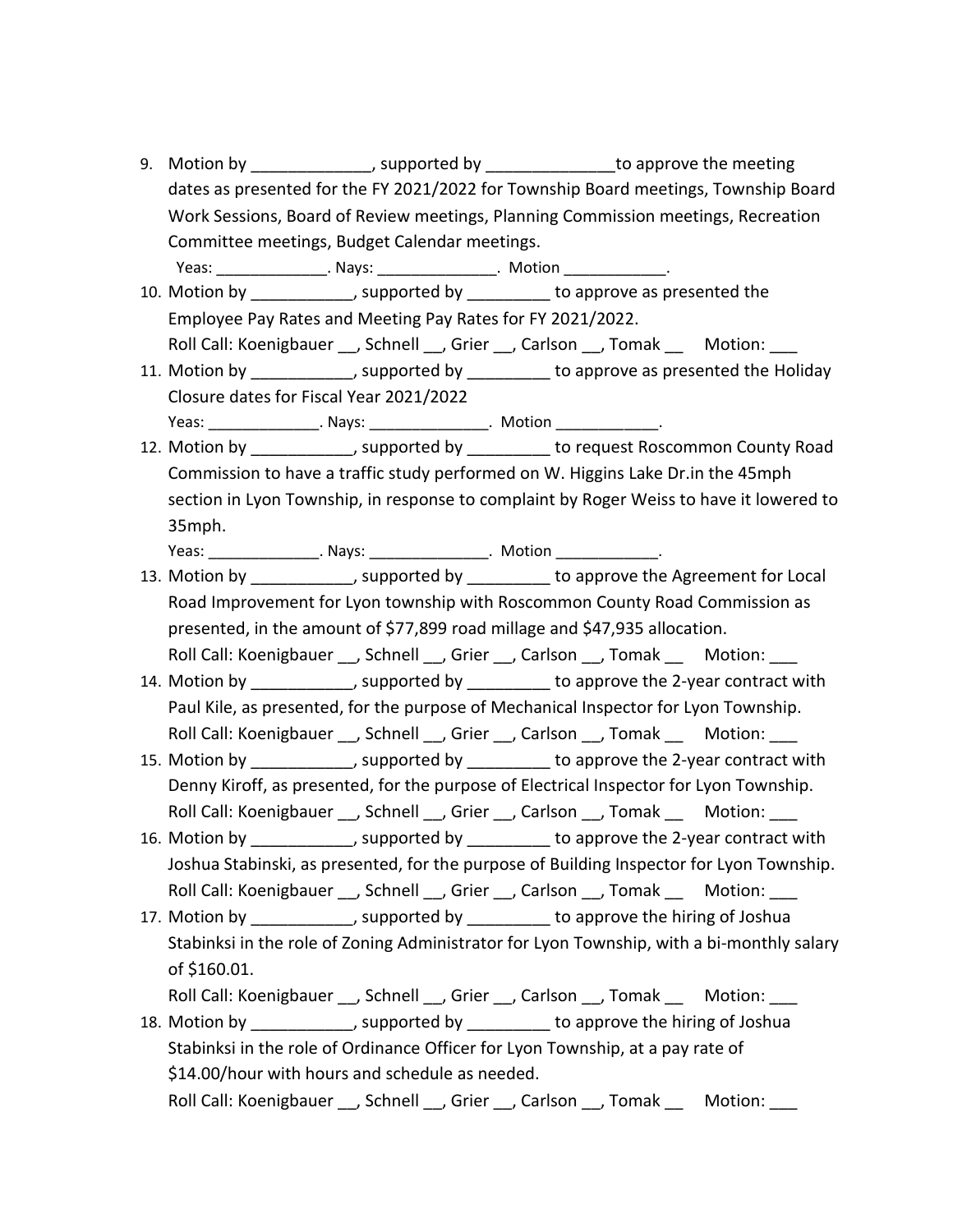19. Motion by \_\_\_\_\_\_\_\_\_\_\_\_\_, supported by \_\_\_\_\_\_\_\_\_\_\_\_ to approve the budget amendments as stated on the Budget Amendment Statement dated March 24, 2021. Roll Call: Koenigbauer \_\_, Schnell \_\_, Grier \_\_, Carlson \_\_, Tomak \_\_ Motion: \_\_\_ 20. Motion by \_\_\_\_\_\_\_\_\_\_\_, supported by \_\_\_\_\_\_\_\_\_\_\_\_\_\_to approve the appointment of Lenette

Tomak as a trustee with additional duties to perform the receptionist position and at \$11.50 for up to 30 hours per week for the fiscal year April 1, 2021 thru March 31, 2022. Roll Call: Koenigbauer \_\_, Schnell \_\_, Grier \_\_, Carlson \_\_, Tomak \_\_ Motion: \_\_\_

## **CORRESPENDENCE:** None

## **DEPARTMENT REPORTS:**

## **W. Cleeves:**

Fire Department:

## **Dailey:**

Cemetery:

Ordinance:

## **JC Holder:**

Parks:

Maintenance:

## **Carlson:**

Planning Commission:

Recreation Committee:

## **Tomak :**

Library:

## **Cook:**

HLUA: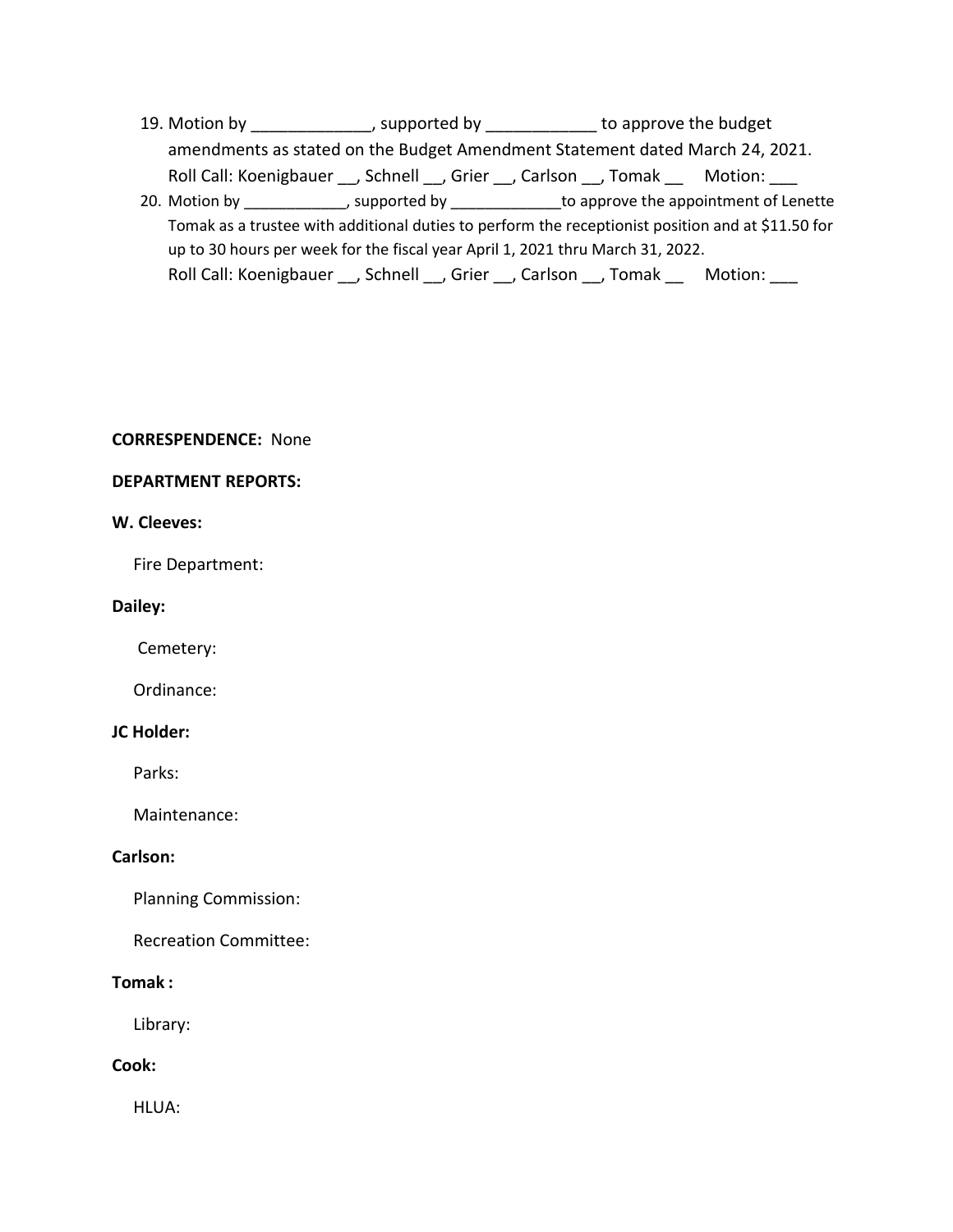## **Supervisor:**

Trash:

Building**:**

**BOARD COMMENTS:** 

**Supervisor Koenigbauer:**

**Clerk Schnell:** 

**Treasurer Grier:**

**Trustee Tomak:**

**Trustee Carlson:**

**PUBLIC COMMENTS**:

Motion by \_\_\_\_\_\_, supported by \_\_\_\_\_\_\_\_ to adjourn the meeting. Yeas: \_\_\_\_\_\_.